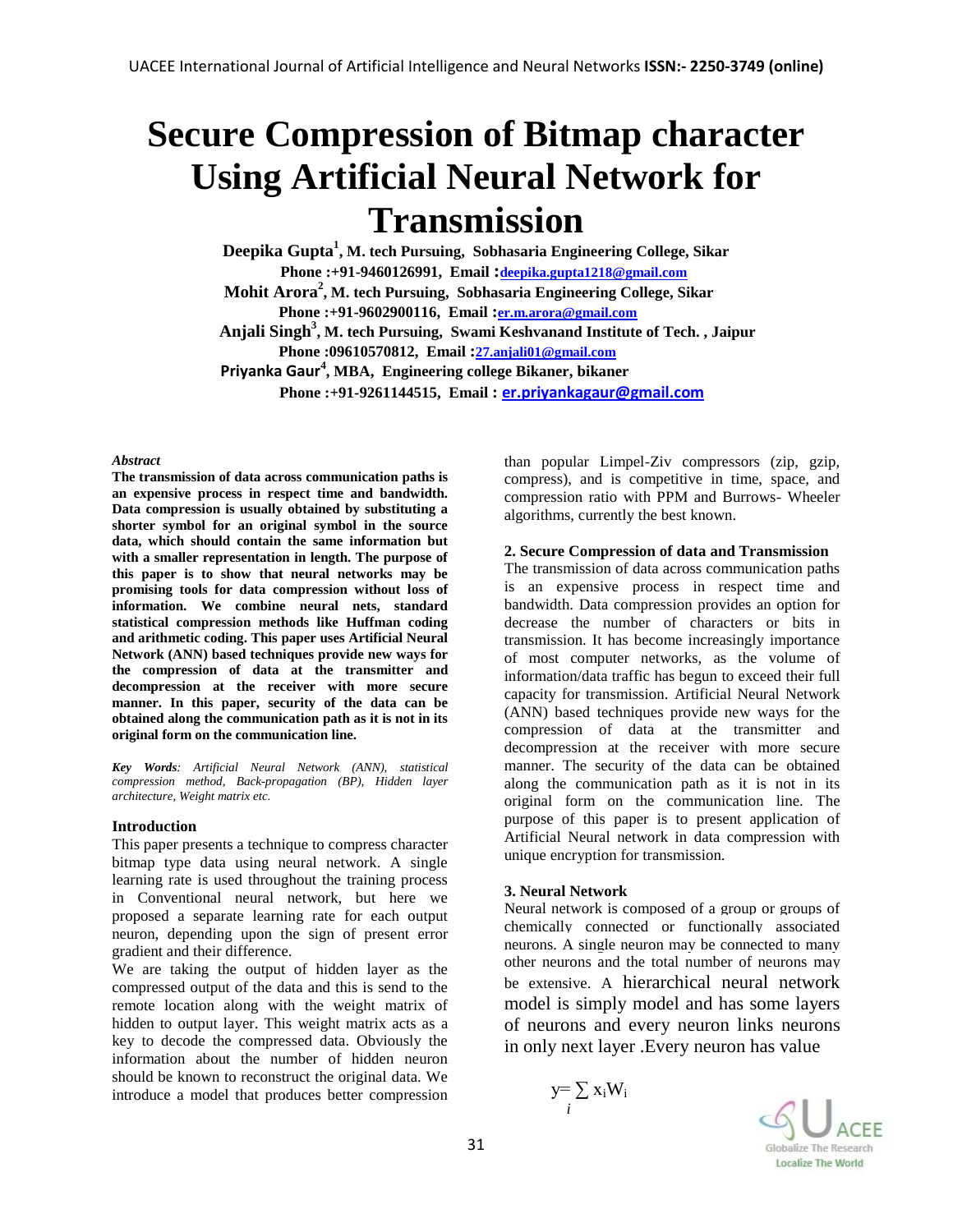where  $x_i$  ( $i = 1,2, L$ ) is value from neuron in previous layer and  $W_i$  ( $i = 1,2, L$ ) is weight which mean strength value of links. In the [artificial intelligence](http://en.wikipedia.org/wiki/Artificial_intelligence) field, artificial neural networks have been applied successfully to [speech recognition,](http://en.wikipedia.org/wiki/Speech_recognition) [image analysis](http://en.wikipedia.org/wiki/Image_analysis) and adaptive [control,](http://en.wikipedia.org/wiki/Control) in order to construct [software](http://en.wikipedia.org/wiki/Software_agents)  [agents](http://en.wikipedia.org/wiki/Software_agents) (in [computer and video games\)](http://en.wikipedia.org/wiki/Video_game) or [autonomous](http://en.wikipedia.org/wiki/Autonomous_robot)  [robots.](http://en.wikipedia.org/wiki/Autonomous_robot) Most of the currently employed artificial neural networks for artificial intelligence are based on [statistical estimation,](http://en.wikipedia.org/wiki/Statistical_estimation) [optimization](http://en.wikipedia.org/wiki/Optimization_%28mathematics%29) and [control](http://en.wikipedia.org/wiki/Control_theory)  [theory.](http://en.wikipedia.org/wiki/Control_theory)

The [cognitive modeling](http://en.wikipedia.org/wiki/Cognitive_modelling) field involves the physical or mathematical modeling of the behavior of neural systems; ranging from the individual neural level (e.g. modeling the spike response curves of neurons to a stimulus), through the neural cluster level to the complete organism.

In hierarchical neural network model, when the number of neurons of the first and the last are same and the middle layer is fewer than others and learning with output data identity with input data

#### **3.1 Detail architecture of neural network.**

We are compressing bitmap of characters having 9 rows and 7 columns. Bit map is made like this



Letter 1 Letter 2 Letter 3

*Fig1: matrix in row manner*

We give input whole matrix in a row manner. The input neuron of the neural network is 63 (because 9 x 7 =63) after lots of experiment we came to conclusion about using 25 neurons in the hidden layer. We can use any no. of neuron from 25 to 63 in the hidden layer. But at least we have to use 25 in the hidden layer. And at last 63 neurons in the output layer. The algorithm is as follows:-

**Step 1** :- We make an identical mapping of the input to the output. Then we store the hidden layer to the output layer weight matrix. The weight training in this layer is done with the variable alpha for each output neuron.

**Step 2** :- We have trained 26 letters of capital A-Z. Then the weight matrix 25 x 63 is stored in the remote location. **Step 3** :- Once again we feed the required bitmap-characters to the trained neural Network once and stored the output of the hidden layer in a file.

This is the file which we have to send to the remote location through internet or network. The compression ratio we get is around 25/63.We can vary the no. of hidden layer to get our required compression ratio. But our experience suggests that anything above 25 neuron should be used to get reasonable recovery of the original data. If we use 30 or more than that number of neuron in the hidden layer it would be better in terms of recovery.

**Step 4** :- We interchange the  $1<sup>st</sup> 10$  column with the last 10 column, to ensure more encryption measure. And also we add the sign (no of char) to every element of the hidden layer output matrix to make it more difficult to understand.

**Step 5** :- In the remote location the structure is of 25 x 63. The weights of the output are the weights

**Step 6** :- The calculated during training purpose inputs to the neurons are those generated during the compression of the Bitmap characters. At first it is being read in a matrix. It will form a matrix of Order N x 63 where N is the number of characters compressed. We then follow the reverse procedure to get back the original data.

- $\bullet$  Subtract sign(N) from every element
- Interchange  $1<sup>st</sup> 10$  column with last 10 column

• Finally we get the input to be given to the neural network in the reconstruction process. **Step 7** :- In a single iteration we can reconstruct the desired bitmap characters.



Localize The World

32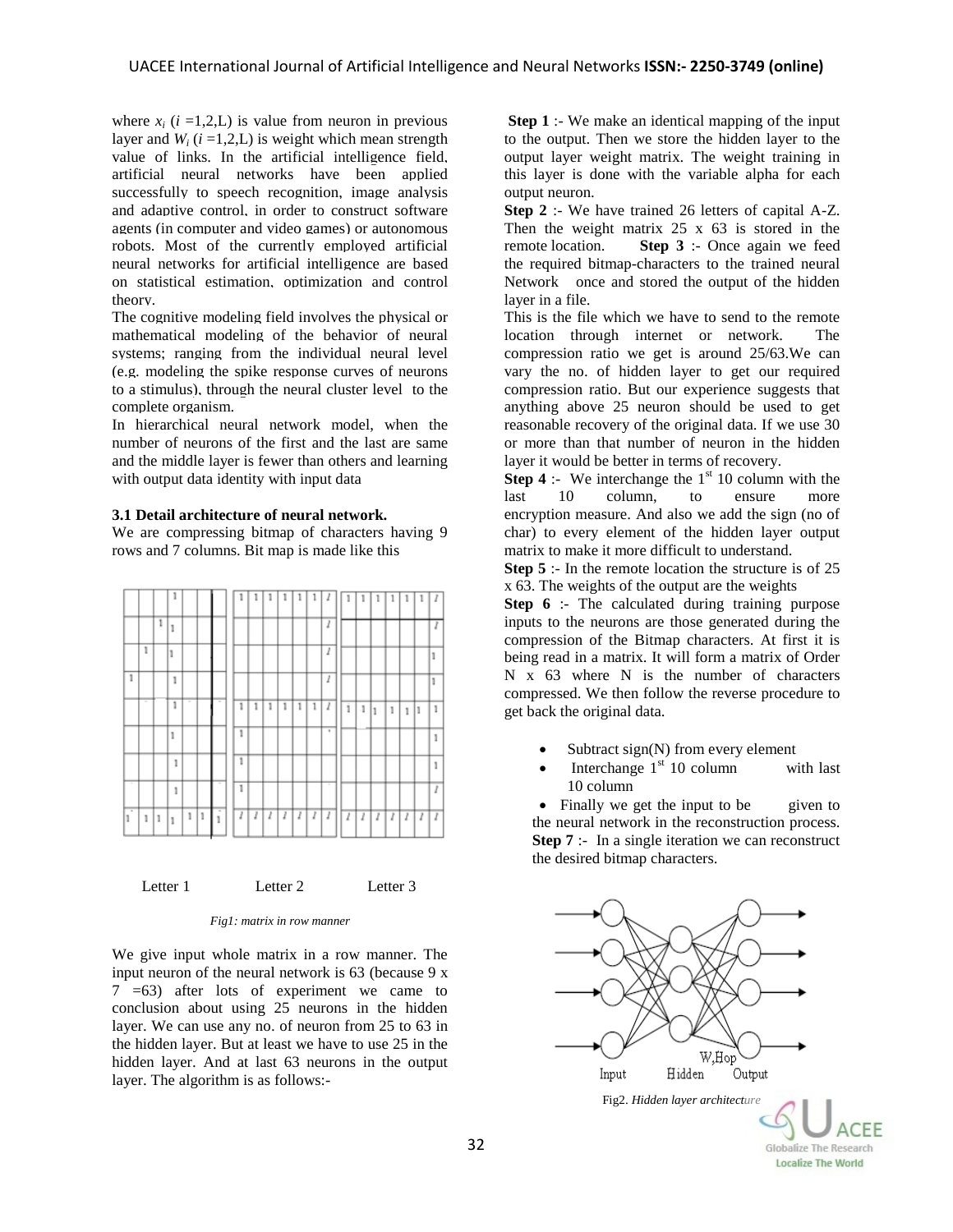We are storing hidden layer weight in the remote location and hidden layer output along with the necessary security conversion is stored in the file which is the desired compressed data.

#### **3.2 Data Compression using Artificial Neural network**

Artificial Neural Networks have been applied to many problems, and have demonstrated their superiority over classical methods when dealing with noisy or incomplete data. Neural networks seem to be well suited to this particular function, as they have an ability to preprocess input patterns to produce simpler patterns with fewer components. This Compressed information (stored in a hidden layer) preserves the full information obtained from the external environment. The compressed features may then exit the network into the external environment in their original uncompressed form.

## **3.3 Back-propagation Neural Network**

The Back-propagation (BP) algorithm has been one of the most successful neural network algorithms applied to the problem of data compression. The data compression problem in the case of the BP algorithm is posed as an encoder problem. The data or image to be compressed passes through the input layer of the network, and then subsequently through a very small number of hidden neurons. It is in the hidden layer that the compressed features of the image are stored, therefore the smaller the number of hidden neurons, the higher the compression ratio. The output layer subsequently outputs the decompressed image to the external environment. It is expected that the input and output data are the same or very close. If the image to be compressed is very large, this may sometimes cause difficulty in training, as the input to the network becomes very large. Therefore in the case of large images, they may be broken down into smaller, sub-images. Each sub-image may then be used to train an individual ANN. Experiments have been conducted that have Successfully compressed and decompressed character bitmap data with impressive compression ratios, and little or no loss of data.

## **4. Network security tool for data encryption/decryption**

The problem of security of information is major problem in information and communication system existed since information has been managed. However, as research and invention provide new technology for information management systems become more and more powerful tool for handling this problem The massive use of the communication

networks for various purposes in the last two decade has posed new serious security threats and increased the potential damage that violations may cause. Now every industry and institute is increasing their work on computer network environments, they are becoming more critical Issue to secure information on network. Both public and corporate sectors more than ever today depend on the information network. Today many network security tool are using for transmission of information over network but all that tools are not give 100% security Advances in artificial neural networks (ANNs) provide effective solutions to this problem ANNs. The security problem is considered here as the problem of keeping communications over the network private. Thus, protection of information is required against possible violations that can compromise its secrecy (or confidentiality). Secrecy is compromised if information is disclosed to users not authorized to access it. While the encryption scheme used in this work is based on Boolean algebra, the decryption scheme here is based on neural network techniques that use back propagation learning algorithm.

## **5 Compression of data**

Feature of this method is following:

**1**. The Strength of links of neurons tells us which data influence to compression components.

**2**. In principal component analysis or factor analysis, we decide the number of components after checking results. But in neural network model, we can decide the number of compression components before analysis, because of we decide the number of neurons in middle layer.

## **6. Result and Output**



Localize The World